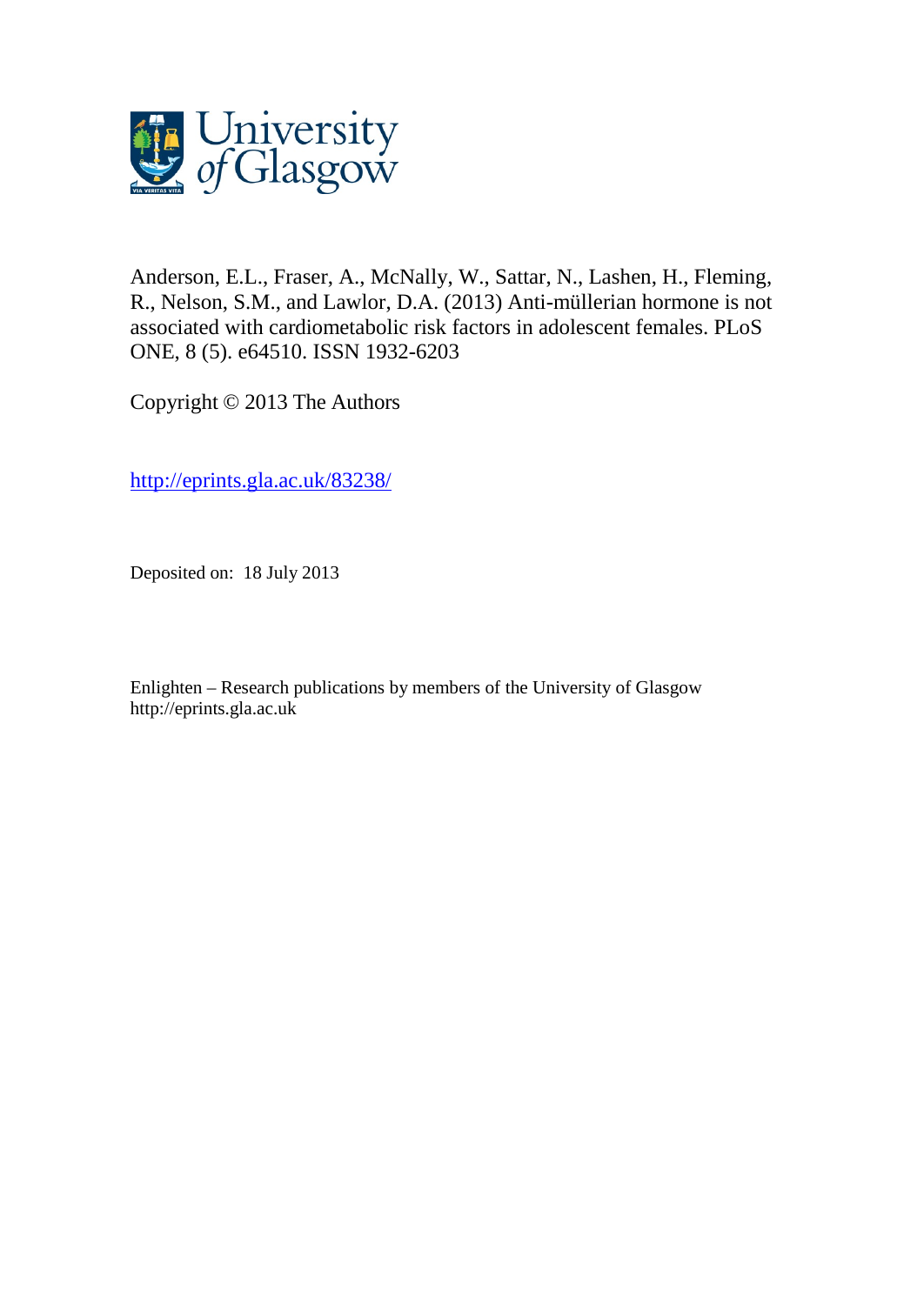# Anti-Müllerian Hormone Is Not Associated with Cardiometabolic Risk Factors in Adolescent Females

## Emma L. Anderson<sup>1</sup>\*, Abigail Fraser<sup>1</sup>, William McNally<sup>2</sup>, Naveed Sattar<sup>3</sup>, Hany Lashen<sup>4</sup>, Richard Fleming<sup>2</sup>, Scott M. Nelson<sup>2.</sup>, Debbie A. Lawlor<sup>1.</sup>

1 MRC CAiTE Centre, University of Bristol, Oakfield House, Oakfield Grove, Bristol, United Kingdom, 2 School of Medicine, University of Glasgow, Glasgow, United Kingdom, 3 BHF Glasgow Cardiovascular Research Centre, University of Glasgow, Glasgow, United Kingdom, 4 Section of Reproductive and Developmental Medicine, University of Sheffield, Sheffield, United Kingdom

## Abstract

Objectives: Epidemiological evidence for associations of Anti-Müllerian hormone (AMH) with cardiometabolic risk factors is lacking. Existing evidence comes from small studies in select adult populations, and findings are conflicting. We aimed to assess whether AMH is associated with cardiometabolic risk factors in a general population of adolescent females.

Methods: AMH, fasting insulin, glucose, HDLc, LDLc, triglycerides and C-reactive protein (CRP) were measured at a mean age 15.5 years in 1,308 female participants in the Avon Longitudinal Study of Parents and Children (ALSPAC). Multivariable linear regression was used to examine associations of AMH with these cardiometabolic outcomes.

Results: AMH values ranged from 0.16-35.84 ng/ml and median AMH was 3.57 ng/ml (IQR: 2.41, 5.49). For females classified as post-pubertal (n = 848) at the time of assessment median (IQR) AMH was 3.81 ng/ml (2.55, 5.82) compared with 3.25 ng/ ml (2.23, 5.05) in those classed as early pubertal (n=460, P $\leq$ 0.001). After adjusting for birth weight, gestational age, pubertal stage, age, ethnicity, socioeconomic position, adiposity and use of hormonal contraceptives, there were no associations with any of the cardiometabolic outcomes. For example fasting insulin changed by 0% per doubling of AMH  $(95\%$ CI:  $-3\%,+2\%)$  p = 0.70, with identical results if HOMA-IR was used. Results were similar after additional adjustment for smoking, physical activity and age at menarche, after exclusion of 3% of females with the highest AMH values, after excluding those that had not started menarche and after excluding those using hormonal contraceptives.

Conclusion: Our results suggest that in healthy adolescent females, AMH is not associated with cardiometabolic risk factors.

Citation: Anderson EL, Fraser A, McNally W, Sattar N, Lashen H, et al. (2013) Anti-Müllerian Hormone Is Not Associated with Cardiometabolic Risk Factors in Adolescent Females. PLoS ONE 8(5): e64510. doi:10.1371/journal.pone.0064510

Editor: Andrea Cignarella, University of Padova, Italy

Received January 23, 2013; Accepted April 15, 2013; Published May 31, 2013

Copyright: © 2013 Anderson et al. This is an open-access article distributed under the terms of the Creative Commons Attribution License, which permits unrestricted use, distribution, and reproduction in any medium, provided the original author and source are credited.

Funding: This work was supported by grants from Glasgow Centre for Reproductive Medicine Ltd., Wellcome Trust (Grant ref: WT087997) and United States National Institutes of Health (NIH): National Institute of Diabetes and Digestive and Kidney Diseases (Grant ref: R01 DK077659). EA is funded by a UK Medical Research Council (MRC) studentship (Grant ref: G0600705). AF is funded by a UK MRC research fellowship (Grant ref: 0701594). The UK MRC (Grant ref: G074882), the Wellcome Trust (Grant ref: WT076467) and the University of Bristol provide core funding support for ALSPAC. The UK MRC (Grant ref: G0600705) and the University of Bristol provide core funding for the MRC Centre of Causal Analyses in Translational Epidemiology. The views expressed in this paper are those of the authors and not necessarily those of any funding body or others whose support is acknowledged. The funders had no role in study design, data collection and analysis, decision to publish, or preparation of the manuscript.

Competing Interests: The authors have declared that no competing interests exist.

\* E-mail: emma.louise.anderson@bristol.ac.uk

**.** These authors contributed equally to this work.

## Introduction

Anti-Müllerian hormone (AMH) is increasingly recognised as a biomarker of the ovarian reserve in adults, due to its strong correlation with primordial follicle number, [1] follicular recruitment rates, [2] response to exogenous gonadotrophins [2] and ability to predict the duration of the reproductive lifespan. [3] In children, similar associations between AMH and the ovarian reserve have been observed. Specifically, girls with a reduced ovarian reserve and shorter reproductive lifespan due to Turners syndrome have low AMH levels, [4] in prepubertal and peripubertal girls AMH levels reflects follicular recruitment rates, [2,5] and as observed in adults, AMH is negatively associated with follicle stimulating hormone (FSH) in girls from 5 to 15 years. [6] Collectively these studies suggest that AMH may be a useful

surrogate of the ovarian reserve and follicular recruitment throughout life.

Premature ovarian insufficiency has been associated with abnormal cardiovascular risk factors and increased cardiovascular mortality [7–9]. Ovarian decline and its sequelae are however increasingly being viewed as a continuum rather than an abrupt event at the time of menopause. Investigation of the nature of the relationship between ovarian aging and cardiovascular risk in premenopausal women, has been more limited, but has demonstrated that atherosclerotic lesions predate the onset of the menopause, [10] and that women with reduced ovarian reserve as detected by an elevated FSH but normal oestrogen concentrations exhibit abnormal lipid profiles. [11] The stronger relationship between AMH and ovarian reserve than that observed of the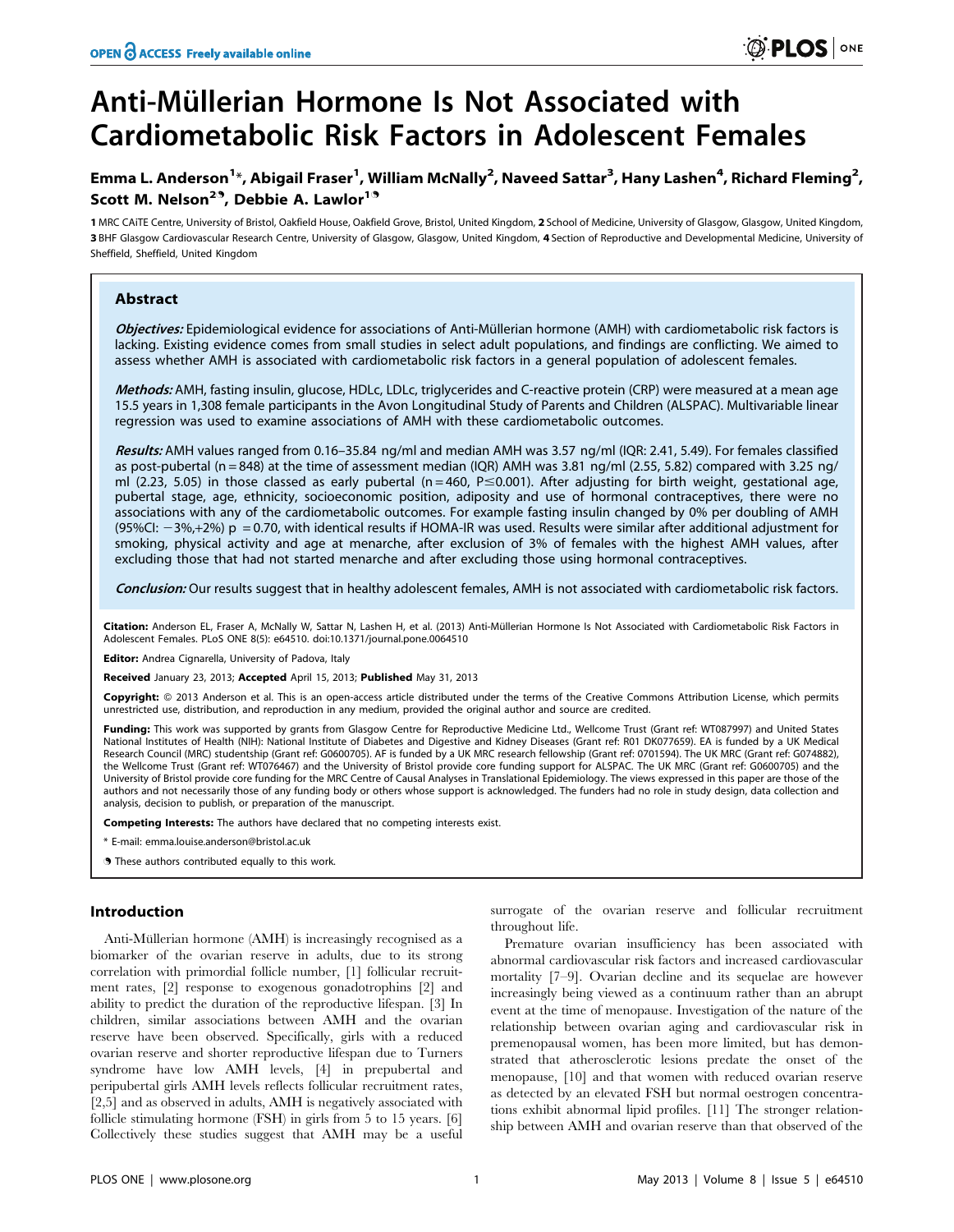latter with FSH, [1] has consequently led to AMH being examined in adults relative to established cardiometabolic risk factors, including lipids, insulin, C-reactive protein (CRP) and body mass index (BMI),[12–23] and in animal models, with atherosclerosis plaque size. [24] These studies have produced conflicting results; for example the association of AMH with insulin has been reported as being positive, [20,25] negative, [26,27] or null. [28] This discordance may potentially reflect the relatively small sample sizes studied and the use of select populations, such as women with PCOS. [20,25,27] Furthermore, there may be confounding by factors such as smoking and socioeconomic status, [29,30] or bias due to reverse causality with compromised ovarian vascular function adversely impacting on AMH concentrations. [31].

It would therefore be valuable to study the associations of AMH with cardiometabolic factors in a large, well phenotyped cohort of women from the general population and without established disease. Doing this in a young (adolescent) age group would be valuable because at this age associations are less likely to be confounded by behavioural lifestyle characteristics such as smoking or subject to bias, for example by reverse causality, as atherosclerosis at this age is rare. Furthermore, both mathematical modelling of cross-sectional data and prospective longitudinal data have suggested that AMH is relatively stable at this age, [4,32,33] and importantly these cardiometabolic risk factors in adolescence are indicators of future cardiovascular risk. In postmortem studies they have been related to extent of clinically relevant artherosclerosis. [34] Blood pressure in adolescence/early adulthood has been shown to relate to future cardiovascular disease mortality with similar magnitudes of association to those seen for blood pressure in middle age, [35] and blood pressure, markers of dysglycaemia and dyslipidaemia in childhood/adolescence are associated with carotid intima media thickness in mid-adulthood with similar magnitudes of association to the same risk factors measured at the same time as carotid intima media thickness. [36,37].

The aim of this paper is to examine associations of AMH with fasting insulin, glucose, lipids and CRP in a general population of females with a mean age of 15.5 years.

## Subjects and Methods

Ethical approval for the study was obtained from the Avon Longitudinal Study of Parents and Children Law and Ethics Committee (IRB# 00003312) and the Local Research Ethics Committees (Bristol and Weston, Southmead, and Frenchay Health Authorities). Written informed consent was obtained from all participants in the study. Parents provided written informed consent for their child.

## Study Population

The Avon Longitudinal Study of Parents and Children is a population-based, prospective birth cohort, investigating factors that affect the health and development of children. Detailed methods of ALSPAC have been described previously, [38,39] and are on the study website (www.alspac.bris.ac.uk). Briefly, 14,541 pregnant women resident in the Bristol area with an expected date of delivery between 1st April 1991 and 31st December 1992 were enrolled into the cohort, and of these, 13,988 had a live-born child who was still alive at age 1 year. Participants who attended the 15 year follow-up clinic and who had data on AMH were eligible for inclusion in our study  $(n = 1,781)$ . Our study sample consists of 1,308 female adolescents (13 sets of twins) who had complete data on AMH, cardiometabolic outcomes and all potential confounders



Figure 1. Participant flow through the study. \*Participants who had withdrawn, were lost to follow-up or had died were not invited. doi:10.1371/journal.pone.0064510.g001

(see **Figure 1**). Ethical approval was obtained from the ALSPAC Law and Ethics committee and relevant local ethics committees in line with the Declaration of Helsinki, and written informed consent was provided by all participants.

#### Assessment of Serum AMH

For all blood measures, participants were asked to fast overnight if attending the morning clinic, or for a minimum of 6 hours if attending after lunch. All blood samples were immediately spun and frozen at  $-80^{\circ}$ C. Assays were completed on serum using the commercial AMH generation II ELISA kit provided by Beckman Coulter (Beckman Coulter UK Ltd, High Wycombe, UK). [40] Inter and intra-assay CVs were both  $\leq 5\%$ .

#### Assessment of Outcomes

Serum insulin was measured with an enzyme linked immunosorbent assay (ELISA, Mercodia, Uppsala, Sweden) that does not cross-react with proinsulin. Plasma glucose and CRP were measured with an automated assay, the latter with excellent sensitivity down to 0.1 mg/l. Plasma triglyceride, total cholesterol and HDL-c concentrations were measured by modification of the standard Lipid Research Clinics Protocol by using enzymatic reagents for lipid determination, and LDL-c concentration was determined from these, using the Friedwald equation. [41] Inter and intra-assay CVs for lipids, glucose and CRP were all  $\leq 5\%$ . For insulin, inter-assay CV is  $\langle 9.3\% \rangle$  and intra-assay CV were  $<$  6.0%. It has been established in children and adults that fasting insulin is very highly correlated with formulae that attempt to more accurately measure insulin resistance, such as HOMA-IR or QUICKI, by combining fasting glucose and insulin. [42,43] A recent consensus statement recommends that fasting insulin be used (rather than HOMA-IR or QUICKI) in epidemiological studies of children/adolescents. [44] In our sample fasting insulin was very highly correlated with HOMA-IR (Pearson's correlation coefficient 0.98) and QUICKI (0.97) and all results were identical if either of these were used in place of fasting insulin. We therefore present only results with fasting insulin.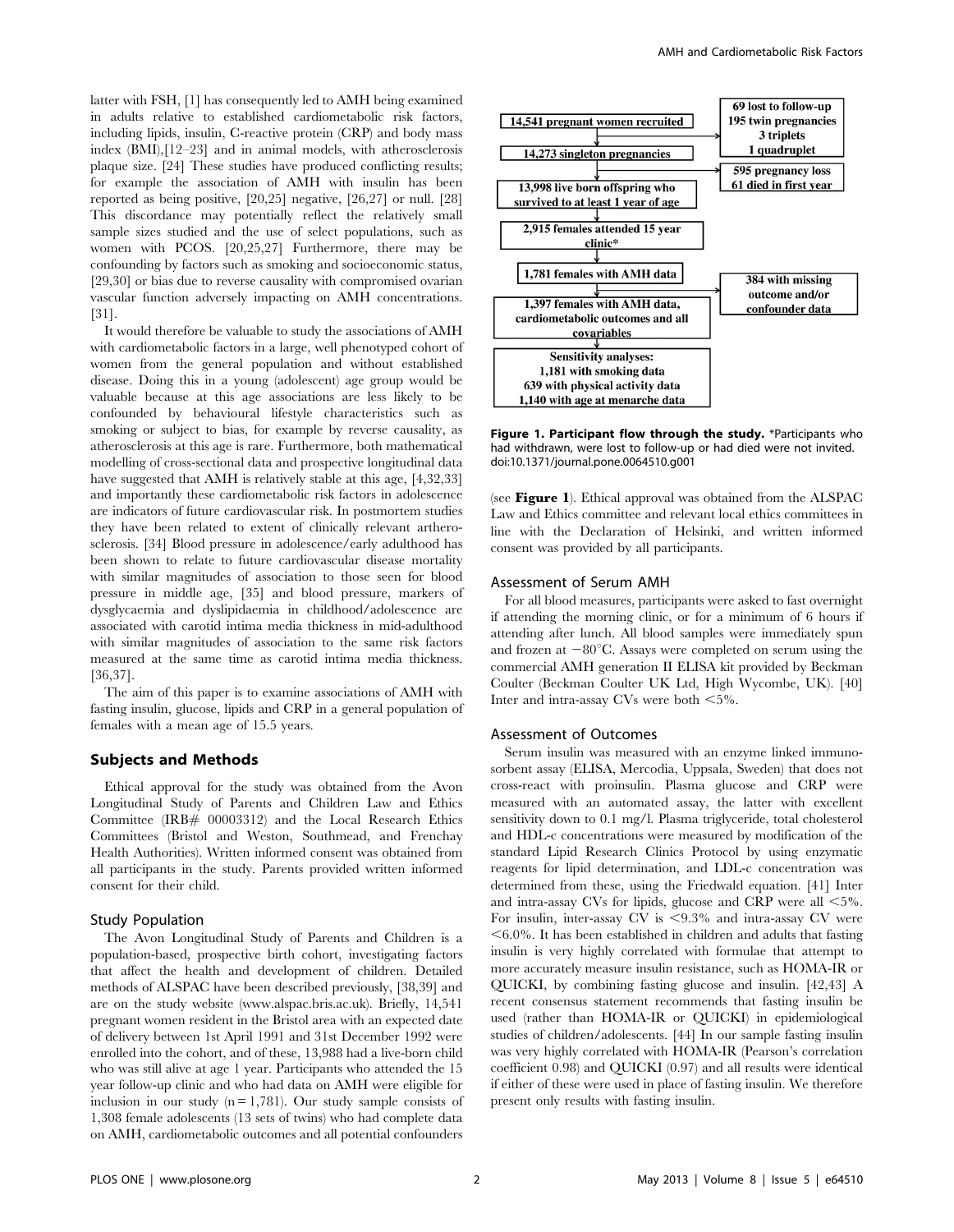## Assessment of Potential Confounders

The following were considered as potential confounders: birth weight, gestational age, pubertal stage, age, age at menarche, ethnicity, socioeconomic position, adiposity, level of physical activity, smoking status and the use of hormonal contraceptives. Birth weight was recorded in the delivery room and abstracted from obstetric records and/or birth notifications. Gestational age was abstracted from clinical records. Pubertal staging was assessed by annual questionnaires which were mailed to participants from age 8 to age 17. The puberty questionnaire could be answered by the participant, a parent, a guardian, or any combination of these individuals. On each questionnaire, the respondent was asked to examine line drawings representing the five Tanner stages for breast size and for pubic hair and to record which drawing most nearly represented the participant's current stage of development. [45,46] In each questionnaire, the participant was also asked whether she had had her first menstrual period and, if so, the month and year in which it occurred. Pubertal stage at the time of AMH measurement was established by taking the highest selfreported Tanner rating for either breast development or pubic hair, and using whichever was available if one of these was missing. [45] Whether the participant had started menstruating and if so, at what age this occurred was reported by the participant or her mother in questionnaires administered repeatedly between age 97 and 192 months. The small number of participants who had still not started menstruating at the time of the last questionnaire ( $N = 6 (0.46\%)$ ) were allocated an age of menarche of 204 months (17 years) in order to allow all participants to be included in analyses. Age was recorded at the time of clinic assessment. Ethnicity was based on the mother's and her partner's ethnicity as reported by the mother. Fat mass was measured using a Lunar Prodigy Dual-energy X-ray absorptiometry (DXA) scanner (GE Medical Systems Lunar, Madison, WI). Scans were visually inspected and realigned where necessary. Height was measured to the nearest 0.1 cm with a Harpenden stadiometer with the participant unshod. To assess physical activity, all participants attending the clinic were asked to wear an Actigraph accelerometer (Actigraph LLC, Fort Walton Beach, Florida) for seven days. Data from participants who had worn the Actigraph for at least ten hours per day for at least three days were considered valid. [47] Two main physical activity variables were derived; average accelerometer counts per minute (CPM) over the full period of valid recording, and average number of minutes in moderate to vigorous physical activity (MVPA), per valid measurement day. [48] Based on questionnaire responses, the highest parental occupation was used to allocate participants to family social class groups using the 1991 British Office of Population and Census Statistics (OPCS) classification. Participants were asked about their smoking habits by questionnaire at mean age 14.3 years (the questionnaire administered closest to, and before, the time of the assessment where blood samples were taken) and these data were used to generate a three-level categorical smoking variable: 'none' (including those who have never tried a cigarette and those who used to smoke sometimes, but never smoke now), ' $\leq 1$  cigarette per week' or ' $\geq 1$  cigarette per week'. Information on use of the hormonal contraceptive pill in the last year was asked in a single question, administered at the same time as the assessment where blood samples were taken. This question was answered by 1,283 (98%) of our study sample. Of the 25 study participants who did not answer this question, 13 indicated in a separate question concerned with recent sexual activity that they were taking the pill, and a further 12 who did not answer either of these questions had an assay result for sex

hormone binding globulin  $(SHBG) >100$  nmol/l, which was considered to indicate use of hormonal contraceptives.

#### Statistical Analysis

All analyses were conducted in Stata/MP 11.2 (StataCorp, College Station, Texas). AMH, fasting insulin, triglycerides and CRP were positively skewed. In descriptive analyses medians and interquartile ranges (IQR) are presented for these variables, and their natural logs were used in regression models; residuals in these models were approximately normally distributed after these transformations. Consistent with the age of assessment, there were no participants in Tanner stages 1 and 2, and few participants in Tanner stage 3 (Table 1). Therefore we generated a binary variable categorising Tanner stage 5 as post-pubertal and stages 1– 4 as early pubertal.

In order to examine whether there were non-linear associations of AMH with outcomes and to ensure correct modelling of potential confounding factors, distributions of outcomes and confounders were examined by quintiles of AMH and tests of linear associations and deviation from linearity were computed. The first was obtained from a model in which AMH quintiles were entered as a continuous variable and the latter from comparing the linear model to a model in which AMH quintiles were included as four indicator variables using a likelihood ratio test.

A series of multivariable linear regression models were used to examine associations of AMH with each outcome. The crude association is estimated in Model 1. We then adjusted for age, pubertal stage, age at menarche, ethnicity, socioeconomic position, fat mass, height, height-squared, and hormonal contraceptive use (Model 2). The inclusion of height and height-squared as covariables in the analyses that included fat mass was to ensure adjustment for greater relative adiposity, rather than greater fat mass as a result of greater height. To make coefficients from multivariable regression models more interpretable, they were multiplied by log base 2 so that results are the mean difference in outcome per doubling of AMH. For outcomes that were logged (fasting insulin, triglycerides and CRP) regression coefficients were back transformed (exponentiated) so that coefficients represent the percentage change in the outcome per doubling of AMH. Analyses were conducted on all participants in our study sample including those taking the hormonal contraceptive pill, with hormonal contraceptive use being adjusted for in the regression model  $(n = 1,308)$ . Analyses were then repeated after excluding the 170 (13%) participants taking the hormonal contraceptive pill.

#### Sensitivity Analyses

Smoking, physical activity and age at menarche were considered as potential confounders. However, there were variable amounts of missing data for each of these confounder; for smoking data was available for 1,096 [83.8%] of those with complete data on all other variables; physical activity data available for 607 [46.4%]; and age at menarche data for 1,191 [91.1%]. To assess potential confounding by these variables we completed sensitivity analyses on the sub-samples for who these data were available. We compared models 1 and 2 in these subsets with equivalent results from the larger main sample of 1,308. We then adjusted for smoking, physical activity and age at menarche in a group of final models (Model 3a, 3b and 3c, respectively). To ensure that females with exceptionally high AMH values were not driving any of the observed associations, we repeated all analyses excluding those females within the highest 3% of the AMH distribution (i.e. over 2 standard deviations above the mean AMH level,  $N = 63$ ). We also repeated analyses after excluding the 6 (0.46%) participants who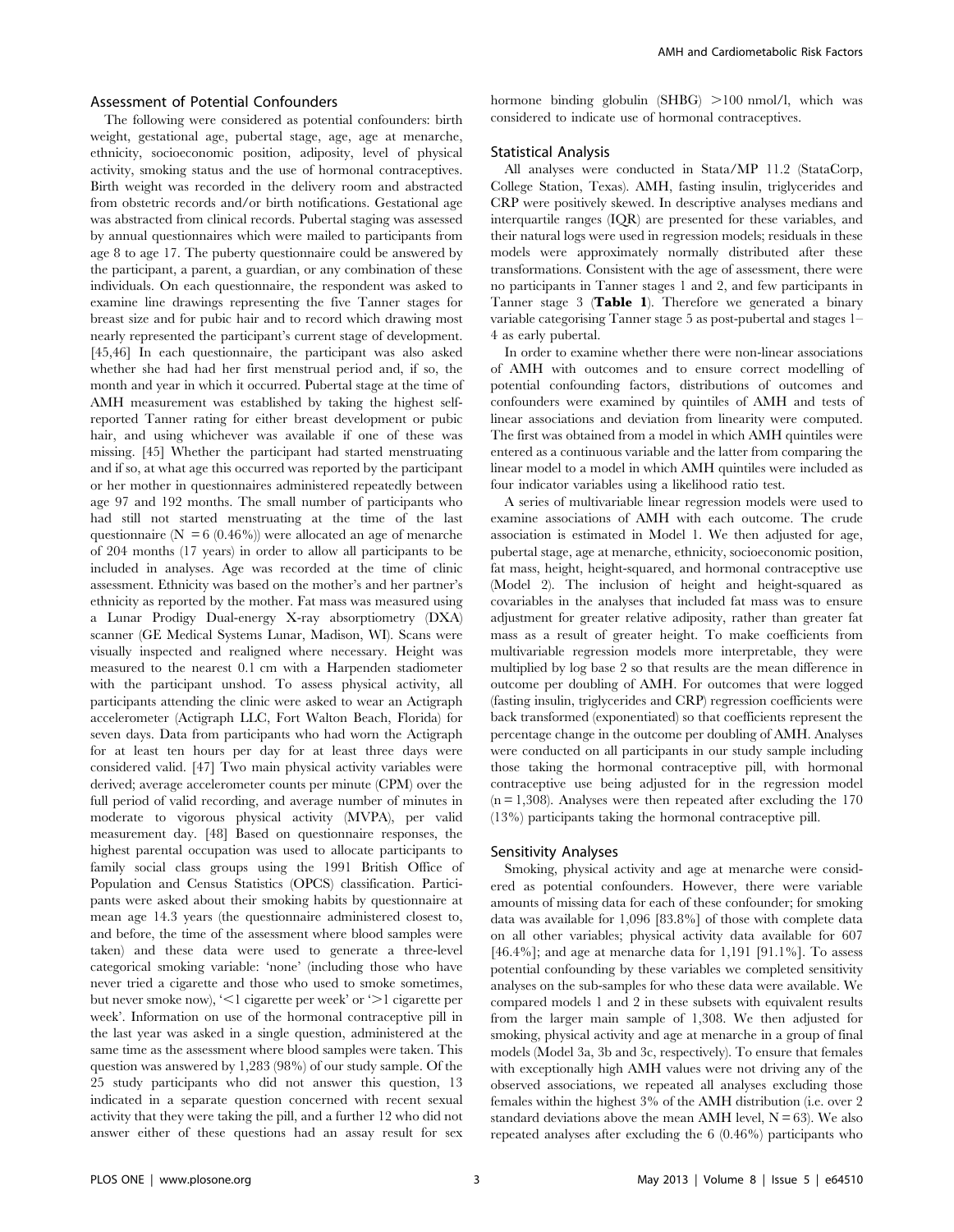**Table 1.** Characteristics of participants included in the study ( $n = 1,308$ ), and excluded due to missing data ( $n = 473$ ).

|                                                                      |                          | Included participants (total $n = 1,308$ ) |                             | Excluded participants**(total $n = 473$ ) |           |
|----------------------------------------------------------------------|--------------------------|--------------------------------------------|-----------------------------|-------------------------------------------|-----------|
|                                                                      |                          |                                            |                             |                                           | P         |
|                                                                      | N with available<br>data | <b>Distribution</b>                        | N with available<br>data*** | <b>Distribution</b>                       |           |
| Median AMH (ng/ml) (IQR)                                             | 1,308                    | 3.57 (2.41, 5.49)                          | 473                         | 3.77 (2.60, 5.62)                         | $0.13*$   |
| <b>Outcomes</b>                                                      |                          |                                            |                             |                                           |           |
| Median fasting insulin-iu/l (IQR)                                    | 1,308                    | 9.72 (7.39, 12.79)                         | 471                         | 10.31 (7.51, 14.08)                       | $< 0.01*$ |
| Mean glucose - mmol/l (SD)                                           | 1,308                    | 5.12(0.34)                                 | 471                         | 5.18 (0.49)                               | < 0.01    |
| Mean HDLc - mmol/l (SD)                                              | 1,308                    | 1.36(0.30)                                 | 471                         | 1.33(0.29)                                | 0.11      |
| Mean LDLc - mmol/l (SD)                                              | 1,308                    | 2.16(0.56)                                 | 471                         | 2.23(0.62)                                | 0.04      |
| Median triglycerides - mmol/l (IQR)                                  | 1,308                    | $0.76$ $(0.62, 0.98)$                      | 471                         | $0.79$ $(0.62, 1.04)$                     | $0.11*$   |
| Median CRP - mg/l (IQR)                                              | 1,308                    | 0.39(0.22, 0.86)                           | 471                         | $0.43$ $(0.22, 1.07)$                     | $0.08*$   |
| <b>Potential confounders</b>                                         |                          |                                            |                             |                                           |           |
| Mean birth weight in kg (SD)                                         | 1,308                    | 3.38(0.48)                                 | 355                         | 3.37(0.57)                                | 0.80      |
| Mean gestational age in weeks, (SD)                                  | 1,308                    | 39.60 (1.66)                               | 386                         | 39.43 (1.93)                              | 0.10      |
| Mean z-score of fat mass                                             | 1,308                    | 0.02(0.96)                                 | 351                         | 0.07(1.08)                                | 0.46      |
| Non-white (%)                                                        | 1,308                    | 45 (3.44)                                  | 294                         | 21(7.14)                                  | < 0.01    |
| Non-manual social class (%)                                          | 1,308                    | 1,127 (86.16)                              | 473                         | 413 (87.32)                               | 0.53      |
| Mean age in years (SD)                                               | 1,308                    | 15.41 (0.27)                               | 468                         | 15.65 (0.50)                              | < 0.001   |
| Taking hormonal contraceptives (%)                                   | 1,308                    | 170 (13%)                                  | 304                         | 79 (26%)                                  | < 0.001   |
| Body mass index category (%)                                         |                          |                                            |                             |                                           |           |
| Underweight                                                          | 1,308                    | 82 (6.27)                                  | 439                         | 30 (6.83)                                 | 0.29      |
| Normal weight                                                        |                          | 957 (73.17)                                |                             | 305 (69.48)                               |           |
| Overweight                                                           |                          | 212 (16.21)                                |                             | 76 (17.31)                                |           |
| Obese                                                                |                          | 57 (4.36)                                  |                             | 28 (6.38)                                 |           |
| Pubertal stage**** (%)                                               |                          |                                            |                             |                                           |           |
| Stage 1                                                              | 1,308                    | $\mathbf 0$                                | 350                         | 1(0.29)                                   | 0.04      |
| Stage 2                                                              |                          | $\mathbf{0}$                               |                             | 1(0.29)                                   |           |
| Stage 3                                                              |                          | 24 (1.83)                                  |                             | 10(2.86)                                  |           |
| Stage 4                                                              |                          | 436 (33.33)                                |                             | 124 (35.43)                               |           |
| Stage 5                                                              |                          | 848 (64.83)                                |                             | 214 (61.14)                               |           |
| Covariables additionally adjusted for<br>in the sensitivity analyses |                          |                                            |                             |                                           |           |
| Median CPM (IQR)                                                     | 607                      | 420.58 (339.33, 511.12)                    | 142                         | 425.60 (350.32, 523.85)                   | $0.66*$   |
| Median MVPA (IQR)                                                    | 607                      | 15.14 (7.57, 27.00)                        | 142                         | 15.55 (8.66, 29.71)                       | $0.88*$   |
| Ever smoked (%)                                                      | 1,096                    | 336 (30.57)                                | 305                         | 95 (31.15)                                | 0.85      |
| Median age at menarche in years (IQR)                                | 1,191                    | 12.83 (11.83, 13.67)                       | 335                         | 13.00 (11.75, 13.83)                      | $< 0.01*$ |

IQR – interquartile range. SD – standard deviation.

For continuous variables the difference between the means of those included and excluded from the analysis was tested using an unpaired t-test.

For categorical variables the difference between those included and excluded from the analysis was tested using Pearson's chi-squared test.

\*For non-normally distributed variables, differences between medians of those included and excluded from the analysis were tested using a Mann-Whitney U-test. \*\*Excluded participants are those that were eligible for inclusion in our study (i.e. they attended the 15 year and had data on AMH), but who were missing data for cardiometabolic outcomes and/or potential confounders.

\*\*\*The 'N with available data' for the excluded participant's column relates to the number of excluded participants that had data for each of the variables included in our analysis. Thus, the means, medians and percentages reported for the excluded participants are based only on those that had data available for each variable. \*\*\*\*The highest pubertal stage was established by taking the highest Tanner rating for either breast development or pubic hair. If there were missing data for breast development, pubic hair ratings were used where available and vice versa

doi:10.1371/journal.pone.0064510.t001

had not yet started menarche, as this small group could potentially be experiencing delayed puberty.

#### Results

Table 1 summarises the characteristics of our analysis sample  $(n = 1,308)$  and also of those female participants who were eligible but were excluded from the analysis due to missing data for

potential confounders or cardiometabolic outcomes. Excluded participants had, on average, higher insulin, glucose and LDLc than those who were included. Participants who were excluded were also more likely to be older, have a later age at menarche, of non-white ethnicity, taking hormonal contraceptives, and less likely to be post-pubertal. However, for most of these characteristics the magnitude of the differences was small.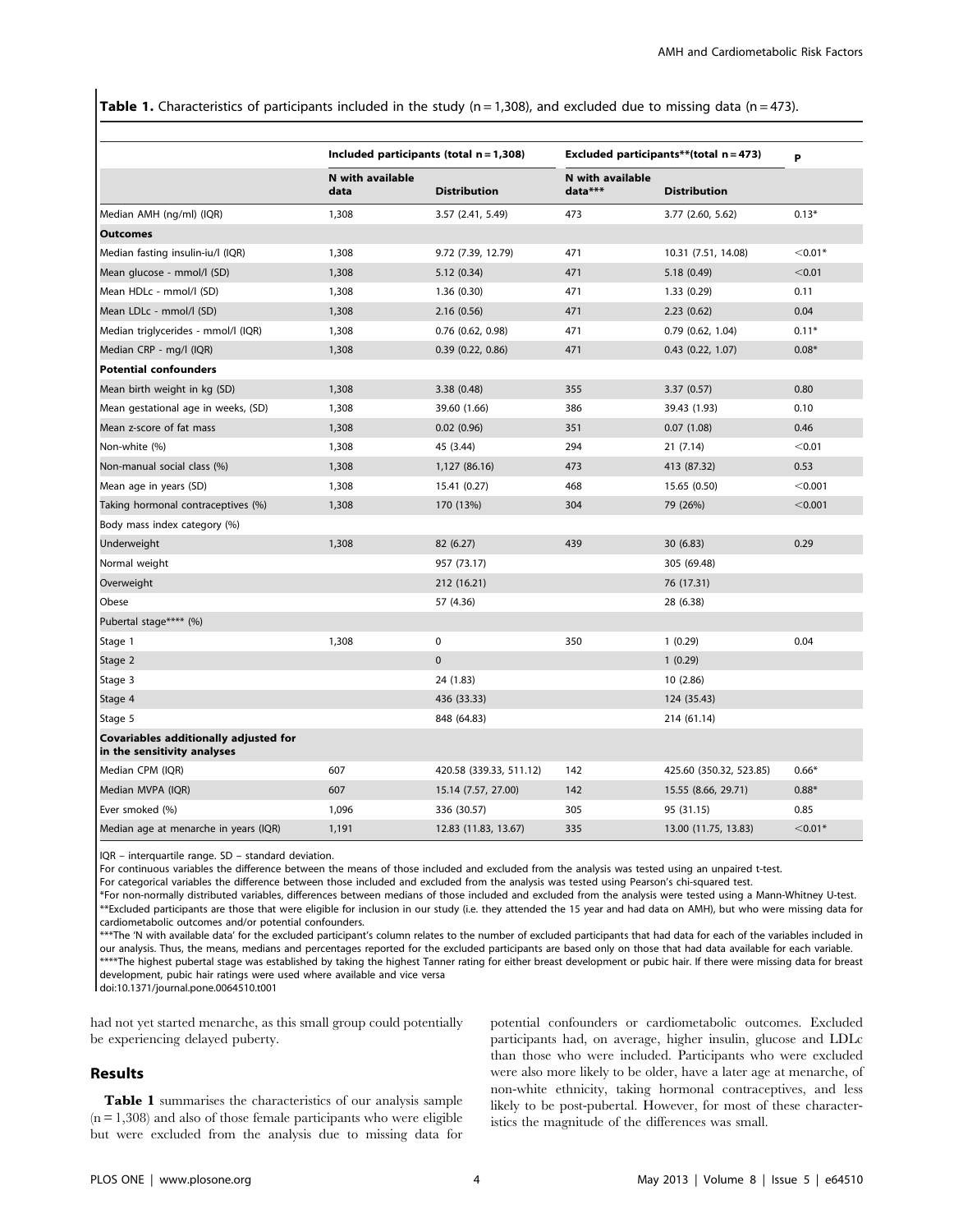| Table 2. Characteristics of females by quintiles of AMH (n           |                                             | $= 1,308$                        |                                  |                                  |                                   |                   |                                               |
|----------------------------------------------------------------------|---------------------------------------------|----------------------------------|----------------------------------|----------------------------------|-----------------------------------|-------------------|-----------------------------------------------|
|                                                                      |                                             |                                  |                                  |                                  |                                   |                   |                                               |
|                                                                      | Quintiles of AMH                            |                                  |                                  |                                  |                                   |                   |                                               |
| Variable                                                             | $1(0.16 - 2.14 \text{ ng/ml})$<br>$N = 262$ | 2 (2.15-3.12 ng/ml)<br>$N = 262$ | 3 (3.13-4.17 ng/ml)<br>$N = 261$ | 4 (4.18-6.19 ng/ml)<br>$N = 262$ | 5 (6.20-35.84 ng/ml)<br>$N = 261$ | P-value<br>Linear | <b>Deviation from</b><br>linearity P<br>value |
| Outcomes                                                             |                                             |                                  |                                  |                                  |                                   |                   |                                               |
| Median Insulin-iu/l (IQR)*                                           | 10.29 (7.44, 13.16)                         | 9.39 (7.39, 12.43)               | 9.14 (7.27, 12.73)               | 10.07 (7.53, 13.21)              | 9.84 (7.23, 12.39)                | 0.99              | 0.07                                          |
| Mean Glucose-mmol/I (SD)                                             | 5.13 (0.37)                                 | 5.11 0.35)                       | 5.14 (0.30)                      | 5.10 (0.36)                      | 5.13 (0.32)                       | 0.99              | 0.50                                          |
| Mean HDLc-mmol/I (SD)                                                | 1.35 (0.30)                                 | 1.38 (0.32)                      | 1.36 (0.29)                      | 1.33 (0.29)                      | 1.35 (0.30)                       | 0.37              | 0.46                                          |
| Mean LDLc-mmol/I (SD)                                                | 2.13 (0.59)                                 | 2.17 (0.55)                      | 2.18 (0.56)                      | 2.17 (0.55)                      | 2.17 (0.55)                       | 0.50              | 0.91                                          |
| Median Trigs-mmol/l (IQR)*                                           | 0.81 (0.65, 1.01)                           | 0.73 (0.60, 1.00)                | 0.75 (0.61, 0.95)                | 0.76 (0.63, 1.00)                | 0.78 (0.61, 0.95)                 | 0.36              | 0.19                                          |
| Median CRP-mg/l (IQR)*                                               | 0.43(0.23, 1.02)                            | 0.41 (0.23, 1.02)                | $0.37$ $(0.21, 0.81)$            | 0.34 (0.22, 0.63)                | 0.39 (0.20, 0.92)                 | 0.02              | 0.13                                          |
| Potential confounders                                                |                                             |                                  |                                  |                                  |                                   |                   |                                               |
| Mean age in years (SD)                                               | 15.42 (0.29)                                | 15.40 (0.22)                     | 15.42 (0.27)                     | 15.42 (0.28)                     | 15.43 (0.28)                      | 0.44              | 0.93                                          |
| Median age at menarche in years (IQR)<br>$n = 1191$                  | 13.00 (12.00, 14.00)                        | 12.83 (12.00, 13.75)             | 12.92 (11.92, 13.58)             | 12.67 (11.83, 13.50)             | 12.83 (11.75, 13.58)              | < 0.01            | 0.48                                          |
| Mean birthweight in kg (SD)                                          | 3.40 (0.50)                                 | 3.35 (0.45)                      | 3.37 (0.50)                      | 3.39 (0.49)                      | 3.38 (0.47)                       | 0.86              | 0.59                                          |
| Mean gestational age in weeks (SD)                                   | 39.61 (1.70)                                | 39.52 (1.63)                     | 39.52 (1.78)                     | 39.63 (1.57)                     | 39.70 (1.63)                      | 0.35              | 0.70                                          |
| Fat mass z-score (SD)                                                | 0.03(1.00)                                  | $-0.08(0.86)$                    | 0.07(1.00)                       | 0.12(0.96)                       | $-0.02(0.98)$                     | 0.59              | 0.09                                          |
| Mean BMI (SD)                                                        | 21.92 (3.62)                                | 21.58 (3.26)                     | 21.98 (3.52)                     | 22.16 (3.50)                     | 21.74 (3.83)                      | 0.75              | 0.26                                          |
| Body Mass Index (n)                                                  |                                             |                                  |                                  |                                  |                                   | 0.65              | 0.19                                          |
| Underweight                                                          | 8.0% (21)                                   | 7.2% (19)                        | 3.5% (9)                         | 5.7% (15)                        | 6.9% (18)                         |                   |                                               |
| Normal weight                                                        | 69.9% (183)                                 | 77.1% (202)                      | 74.3% (194)                      | 70.6% (185)                      | 74.0% (193)                       |                   |                                               |
| Overweight                                                           | 18.7% (49)                                  | 13.0% (34)                       | 17.2% (45)                       | 19.5% (51)                       | 12.6% (33)                        |                   |                                               |
| Obese                                                                | 3.4% (9)                                    | $2.7%$ (7)                       | 5.0% (13)                        | 4.2 (11)                         | 6.5% (17)                         |                   |                                               |
| SEP of head of household (n)                                         |                                             |                                  |                                  |                                  |                                   |                   |                                               |
| Non-manual worker                                                    | 88.9% (233)                                 | 85.1% (223)                      | 86.2% (225)                      | 86.3% (226)                      | 84.3% (220)                       | 0.23              | 0.74                                          |
| Ethnicity (n)                                                        |                                             |                                  |                                  |                                  |                                   |                   |                                               |
| Non-white                                                            | 3.1% (8)                                    | 4.6% (12)                        | $2.7%$ (7)                       | 3.4% (9)                         | 3.5% (9)                          | 0.92              | 0.66                                          |
| Using hormonal contraceptives                                        |                                             |                                  |                                  |                                  |                                   |                   |                                               |
| Yes                                                                  | 17.2% (45)                                  | 13.7% (36)                       | 9.2% (24)                        | 13.4% (35)                       | 11.5% (30)                        | 0.07              | 0.18                                          |
| Covariables additionally adjusted for<br>in the sensitivity analyses |                                             |                                  |                                  |                                  |                                   |                   |                                               |
| Physical Activity (n) =607                                           |                                             |                                  |                                  |                                  |                                   |                   |                                               |
| Median CPM in 1 week (IQR)                                           | 433.32 (316.71, 516.97)                     | 423.07 (348.26, 565.23)          | 412.13 (350.90, 503.82)          | 416.97 (334.21, 492.67)          | 422.84 (314.83, 504.98)           | 0.37              | 0.59                                          |
| Median No. of mins in MVPA (IQR)                                     | 13.67 (6.50, 25.40)                         | 16.75 (8.33, 27.40)              | 15.67 (10.00, 27.00)             | 15.00 (7.17, 22.25)              | 14.86 (6.80, 28.67)               | 0.63              | 0.67                                          |
| Ever smoked (n) n = 1096                                             |                                             |                                  |                                  |                                  |                                   |                   |                                               |
| Yes                                                                  | 33.6% (75)                                  | 32.9% (72)                       | 28.8% (63)                       | 24.8% (54)                       | 31.7% (69)                        | 0.22              | 0.28                                          |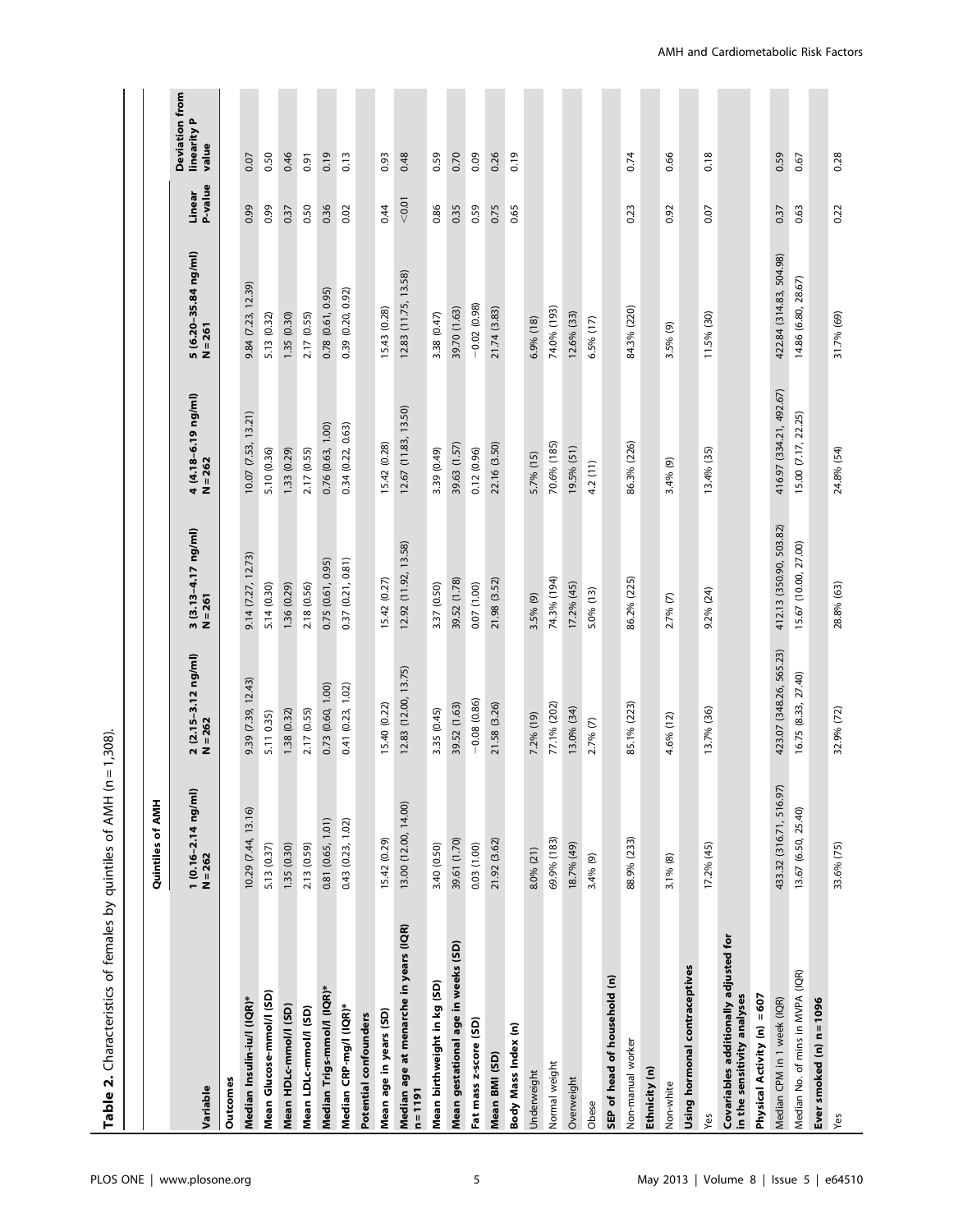|                                                                                                                                                                                                                                                                                                                                                                                                                         | Quintiles of AMH                            |                                  |                                    |                                  |                                                                                                                                                      |                   |                                               |
|-------------------------------------------------------------------------------------------------------------------------------------------------------------------------------------------------------------------------------------------------------------------------------------------------------------------------------------------------------------------------------------------------------------------------|---------------------------------------------|----------------------------------|------------------------------------|----------------------------------|------------------------------------------------------------------------------------------------------------------------------------------------------|-------------------|-----------------------------------------------|
| Variable                                                                                                                                                                                                                                                                                                                                                                                                                | $1(0.16 - 2.14 \text{ ng/ml})$<br>$N = 262$ | 2 (2.15-3.12 ng/ml)<br>$N = 262$ | $3(3.13-4.17)$ ng/ml)<br>$N = 261$ | 4 (4.18-6.19 ng/ml)<br>$N = 262$ | 5 (6.20-35.84 ng/ml)<br>$N = 261$                                                                                                                    | P-value<br>Linear | <b>Deviation from</b><br>linearity P<br>value |
| Frequency of smoking (n) n = 1096                                                                                                                                                                                                                                                                                                                                                                                       |                                             |                                  |                                    |                                  |                                                                                                                                                      |                   |                                               |
| 1+ per week                                                                                                                                                                                                                                                                                                                                                                                                             | 1.8% (4)                                    | 3.7% (8)                         | $3.2%$ $(7)$                       | $3.2%$ (7)                       | $1.4%$ (3)                                                                                                                                           | 0.28              | 0.51                                          |
| SD - standard deviation. CPM – counts per minute. Trigs – trigsyceride Linear P values are from a regression in which quintiles of AMH were entered as a continuous variable. Deviation from linearity P values are from a lik<br>hypothesis that the relationship is linear. *P values are from a regression of log transformed variables.<br>ratio test in which results from the above regression model are compared |                                             |                                  |                                    |                                  | to those from a model with quintiles of AMH entered as an indicator variable, and a small p-value should be interpreted as evidence against the null |                   |                                               |

doi:10.1371/journal.pone.0064510.t002 doi:10.1371/journal.pone.0064510.t002 AMH and Cardiometabolic Risk Factors

AMH values ranged from 0.16–35.84 ng/ml and median AMH was 3.57 ng/ml (IQR: 2.41, 5.49). For females classified as postpubertal, median (IQR) AMH was 3.81 ng/ml (2.55, 5.82) compared with 3.25 ng/ml (2.23, 5.05) in those classed as in early puberty (P value from a Mann-Whitney U-test of the difference between median AMH levels in the two puberty categories  $\leq 0.001$ ).

Table 2 shows the distributions of cardiometabolic outcomes and confounders by quintiles of AMH. There was some evidence of an inverse linear association of AMH with CRP and age at menarche, and that the association with DXA determined fat mass deviated from linearity; however, BMI and percentages of overweight and obese did not differ relative to quintiles of AMH. There was no strong evidence that the distribution of other outcomes or confounders varied across quintiles of AMH.

Multivariable associations of AMH with all outcomes are displayed in Table 3. After adjustment for confounders, AMH was not associated with any of the cardiometabolic outcomes. Results did not change substantially after the 170 (13%) participants taking hormonal contraceptives were removed from the analyses (Table 4). The percentage change coefficient for the association between AMH and CRP changed direction  $(-3\%,$  $95\% \text{CI} - 8\%$  to  $+2\%$  in the analysis including those that were taking hormonal contraceptives compared to +1%, 95% CI  $-5\%$ to+7% when participants taking hormonal contraceptives were excluded). However, neither of these associations reached the conventional 5% significance level.

## Sensitivity Analyses

Table S1–S3 show the multivariable analyses of AMH with cardiometabolic outcomes in the subgroup of participants who additionally had complete data on smoking, physical activity and age at menarche, respectively. Results did not differ substantially in the subgroups with smoking, physical activity and age at menarche data to those in the main analysis shown in Table 2. This suggests that missing data for these potential confounding factors did not result in selection bias. Additional adjustment for smoking, physical activity or age at menarche did not alter results. Results were largely unchanged when females in the highest 3% of the AMH distribution were excluded (Table S4) or when those that had not started menarche were excluded (Table S5).

## Discussion

In this study we demonstrated that AMH was not associated with a range of cardiometabolic risk factors including lipids and insulin in a large general population of adolescent females. In accordance with recent longitudinal and cross-sectional studies, [32,33,49] we identified that AMH levels were slightly higher in females assessed post-puberty, compared with those assessed during early puberty, however adjusting for pubertal status did not alter the lack of association of AMH with cardiometabolic risk factors.

Although we have modelled AMH as the exposure and the cardiometabolic risk factors as the outcomes, given that they are measured at the same time their respective classification as exposure and outcome are interchangeable. Whilst studies of this association to date (see introduction) have been interpreted as examining the hypothesis that more rapid ovarian ageing (that AMH proxies for) may be associated with more adverse cardiometabolic outcomes, the opposite has also been proposed. Hyperinsulinaemia has been proposed as a possible mechanism that may disrupt normal follicular development, [50] with polycystic ovary syndrome associated with both hyperinsulinaemia

Table 2. Cont.

Table 2. Cont.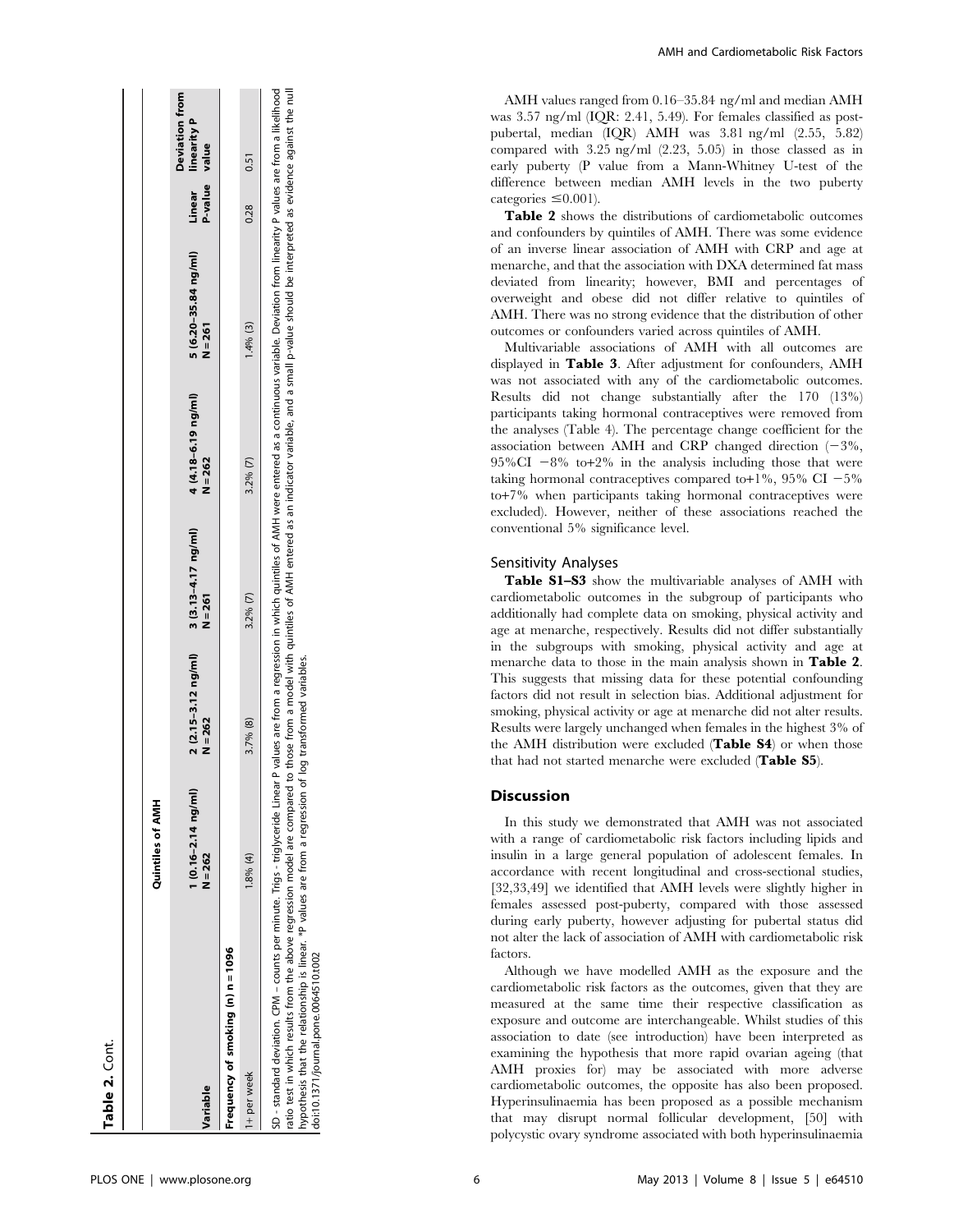**Table 3.** Multivariable associations of AMH with cardiometabolic risk factors ( $n = 1,308$ ).

|                       | Model 1  |                                              |      | Model 2  |                |      |  |  |
|-----------------------|----------|----------------------------------------------|------|----------|----------------|------|--|--|
|                       |          |                                              |      |          |                |      |  |  |
|                       | Coeff    | 95% CI                                       | P    | Coeff    | 95% CI         | Р    |  |  |
|                       |          | Mean difference per doubling of AMH          |      |          |                |      |  |  |
| <b>Glucose mmol/l</b> | $-0.003$ | $-0.02, 0.02$                                | 0.73 | $-0.004$ | $-0.02, 0.01$  | 0.64 |  |  |
| HDL-c mmol/l          | $-0.004$ | $-0.02, 0.01$                                | 0.63 | $-0.006$ | $-0.02, 0.009$ | 0.42 |  |  |
| LDL-c mmol/l          | 0.004    | $-0.03, 0.03$                                | 0.79 | 0.01     | $-0.02, 0.04$  | 0.43 |  |  |
|                       |          | Ratio of geometric means per doubling of AMH |      |          |                |      |  |  |
| Insulin ju/l          | $-1%$    | $-3\% + 2\%$                                 | 0.56 | $-1%$    | $-3\% + 2\%$   | 0.56 |  |  |
| Triglyceride mmol/l   | 0%       | $-2\% + 2\%$                                 | 0.74 | 0%       | $-2\% + 2\%$   | 0.94 |  |  |
| CRP mg/l              | $-4%$    | $-9\% + 2\%$                                 | 0.19 | $-3%$    | $-8\% + 2\%$   | 0.22 |  |  |

Model 1– crude estimate.

Model 2- additionally adjusted for birth weight, gestational age, pubertal stage, age, age at menarche, ethnicity, socioeconomic position, fat mass, height and height<sup>2</sup> and use of the hormonal contraceptive pill.

doi:10.1371/journal.pone.0064510.t003

and marked increases in AMH, [20,25] however in the current study we did not see an association between AMH and insulin, and there was also no evidence of a non-linear association suggestive of a threshold effect.

We are aware of only one other study that has examined the association of AMH with CRP, in adult Asian women  $(n = 290)$ . [51] In that study of a mixed population of women with and without PCOS, consistent with our own findings, no overall association across the distributions of both AMH and CRP was observed. Lin et al reported AMH to be positively associated with total cholesterol, both HDL-C and LDL-C in a mixed population of women with and without PCOS, but this finding was not replicated in an analysis of adult ovulatory women. [52] Furthermore in an animal model of atherosclerosis, AMH was not associated with lipid concentrations. [24] Further large studies are required to ascertain whether AMH is associated with an adverse lipid profile in adolescents.

Our null results could be because there is, in fact, no association of AMH with cardiometabolic outcomes, and the contradictory results in select adult women to date represent the expected variation around a true null association. It is also possible that associations observed in previous studies are explained by confounding, either because they did not appropriately adjust for confounders such as socioeconomic position or fat mass, or because they had inadequate measurements of potential confounders. It is notable that in our study of adolescent females, where confounding by characteristics such as smoking or an effect of existing undiagnosed atherosclerosis on AMH is highly unlikely, we did not observe an association even before multivariable adjustment for potential confounders. In previous publications we have shown expected associations with fasting insulin, glucose and the other cardiovascular risk factors examined here, for example we have shown a dose response association of BMI, waist circumference and total body fat mass with these outcomes, [53] illustrating that the null results presented here are highly unlikely to be due to error in the outcome measurements. It is possible that associations of AMH with cardiometabolic outcomes emerge only at a later age and/or exist only in sub-groups of the population such as those with PCOS. Future prospective studies with AMH and cardiovascular risk factors in adult premenopausal women are needed to ascertain whether ovarian reserve is independently associated with cardiovascular risk over the established associations with oestrogen production. Overall our findings raise the possibility that functional ovarian reserve as assessed by AMH is

Table 4. Multivariable associations of AMH with cardiometabolic risk after excluding 170 (13%) participants taking the hormonal contraceptive pill ( $n = 1,138$ ).

|                       | Model 1   |                                              |      | Model 2  |                |      |  |  |
|-----------------------|-----------|----------------------------------------------|------|----------|----------------|------|--|--|
|                       | Coeff     | 95% CI                                       | P    | Coeff    | 95% CI         | P    |  |  |
|                       |           | Mean difference per doubling of AMH          |      |          |                |      |  |  |
| <b>Glucose mmol/l</b> | $-0.01$   | $-0.03, 0.007$                               | 0.19 | $-0.01$  | $-0.03, 0.008$ | 0.23 |  |  |
| HDL-c mmol/l          | $-0.003,$ | $-0.02, 0.01$                                | 0.72 | $-0.004$ | $-0.02, 0.01$  | 0.65 |  |  |
| LDL-c mmol/l          | 0.006     | $-0.03, 0.04$                                | 0.71 | 0.01     | $-0.02, 0.01$  | 0.52 |  |  |
|                       |           | Ratio of geometric means per doubling of AMH |      |          |                |      |  |  |
| Insulin ju/l          | $-1%$     | $-3\% + 2\%$                                 | 0.63 | $-1%$    | $-3\% + 2\%$   | 0.53 |  |  |
| Triglyceride mmol/l   | 0%        | $-2\% + 2\%$                                 | 0.99 | 0%       | $-2\% + 2\%$   | 0.85 |  |  |
| CRP mg/l              | $+2%$     | $-4\% + 8\%$                                 | 0.61 | $+1%$    | $-5\% + 7\%$   | 0.73 |  |  |

Model 1– crude estimate.

Model 2- additionally adjusted for birth weight, gestational age, pubertal stage, age, age at menarche, ethnicity, socioeconomic position, fat mass, height and height<sup>2</sup> doi:10.1371/journal.pone.0064510.t004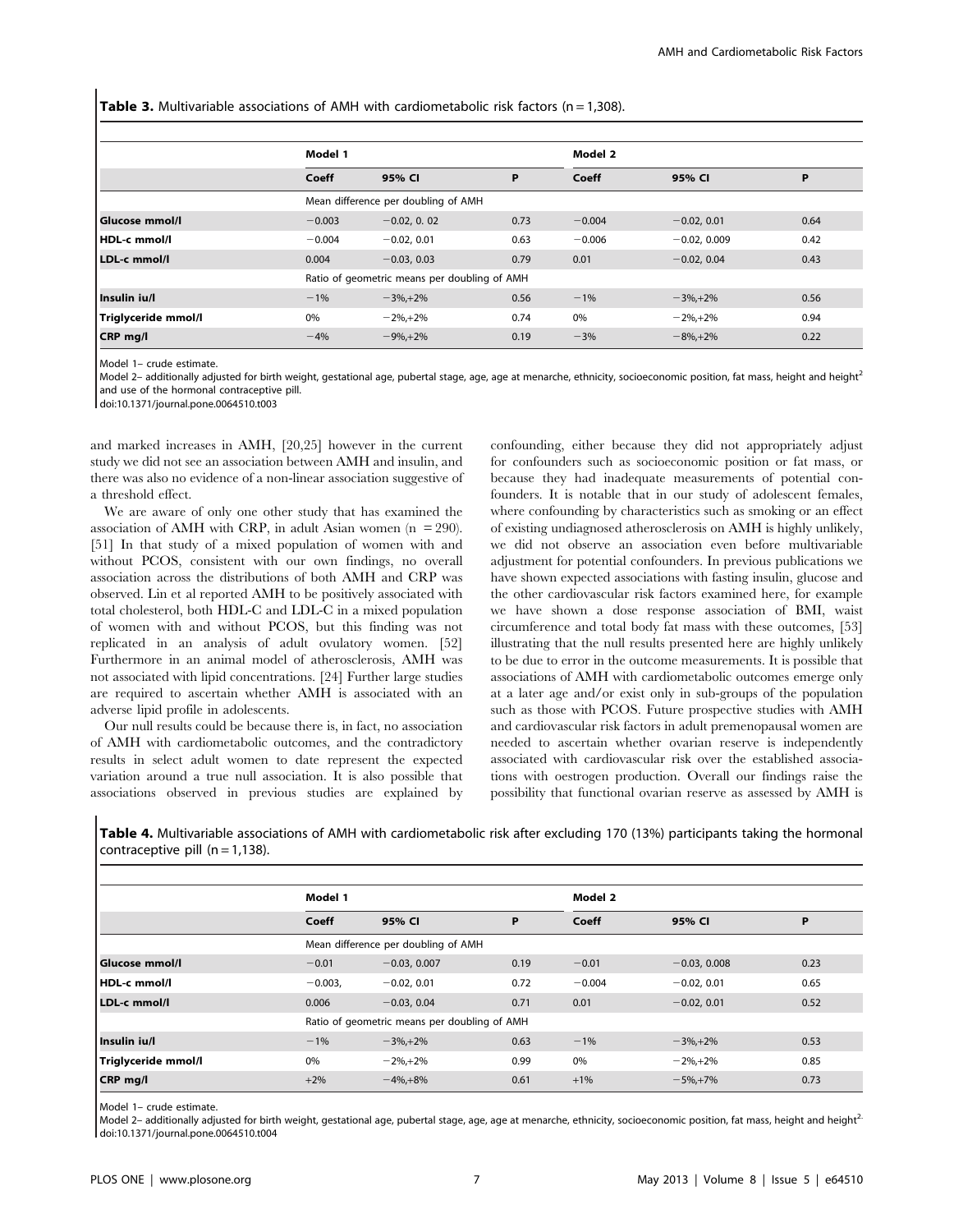not a direct determinant of the lipid and insulin cardiometabolic risk profile during the early reproductive years in healthy women.

## Strengths and Limitations

To our knowledge, this is the largest study to date to examine associations of AMH with a range cardiometabolic factors in a general adolescent female population. The cross-sectional design does not allow us to establish causality or the direction of association. Some potential confounders (smoking, physical activity and age at menarche) were only available in subgroups of participants, but analyses in these subgroups did not suggest they were importantly different from the main analysis sample or that these characteristics were important confounders. As is common in birth cohort studies there has been loss to follow-up over time (Figure 1) and participants who were excluded from our study because of missing data differed slightly for some characteristics compared to those who were included (Table 1). Our results would only be biased if associations were markedly different in those lost to follow-up or with missing data compared to those included in our analyses, and whilst we cannot test this, we cannot think of any reason as to why this would be the case. Consistent with other large epidemiological studies conducted in general population samples; we are not able to directly measure insulin resistance using the gold standard euglycaemic hyperinsulinemic clamp. Fasting insulin has been shown to have modest to strong correlations with clamp assessed insulin resistance (correlation coefficients 0.5 to 0.9) in children and adolescents. [42] Any measurement error is likely to be non-differential and therefore would be expected to bias results towards the null. However, even if non-differential measurement error resulted in our associations being weaker than they would be with a direct measure of insulin resistance, with correlations of 0.5 to 0.9 we would have expected some association of AMH with fasting insulin if this were an important determinant and/or predictor. For this study we were unable to conduct physical assessments of pubertal development by trained clinical personnel. In the absence of a direct visual assessment by a clinician, self-assessment of Tanner stage is considered a practical and valid choice, particularly for longitudinal studies with repeat assessments. [54] Kappa coefficients comparing clinician to self-assessments range from 0.3 to 0.9 for breast and from 0.4 to 0.9 for pubic-hair development in different studies. [55] Our study used the drawings of pubertal stages developed by Morris and Udry, [46] which had been successfully used in previous cohort studies. [56,57] We do not have diagnostic information on whether female participants had PCOS; however removing participants with an  $AMH > 2$  standard deviations from the mean (the highest 3% of the AMH distribution) did not change any associations. We adopted this approach as the adult diagnostic criteria for PCOS has recently been recognised as not appropriate for adolescent girls, [58] although AMH is elevated in adolescents with polycystic ovarian morphology and in PCOS. [59] We also do not have measures of testosterone and could therefore not investigate the association between androgens and AMH. Lastly

## References

- 1. Hansen KR, Hodnett GM, Knowlton N, Craig LB (2011) Correlation of ovarian reserve tests with histologically determined primordial follicle number. Fertility and Sterility 95: 170–175.
- 2. Fleming R, Kelsey TW, Anderson RA, Wallace WH, Nelson SM (2012) Interpreting human follicular recruitment and antimullerian hormone concentrations throughout life. Fertility and Sterility 98: 1097–1102.
- 3. van Rooij IA, Tonkelaar I, Broekmans FJ, Looman CW, Scheffer GJ, et al. (2004) Anti-mullerian hormone is a promising predictor for the occurrence of the menopausal transition. Menopause 11: 601–606.
- 4. Hagen CP, Aksglaede L, Sørensen K, Main KM, Boas M, et al. (2010) Serum Levels of Anti-Mullerian Hormone as a Marker of Ovarian Function in 926

our population are largely of European, white ethnic origin and we cannot assume that results would generalise to other ethnicities.

In conclusion, we have found that in a general population of adolescent females, AMH is not associated with fasting insulin or other cardiometabolic outcomes. There is a need for further large prospective studies of these associations that include repeat measurements with increasing age in order to understand whether AMH, a marker of ovarian reserve, is importantly related to cardiometabolic health in healthy women as they age from early adolescence to peak reproductive age and beyond.

#### Supporting Information

Table S1 Multivariable associations of AMH with cardiometabolic outcomes in participants with complete data on all variables including smoking. (DOCX)

Table S2 Multivariable associations of AMH with cardiometabolic outcomes in participants with complete data on all variables including minutes spent in moderate to vigorous activity and counts per minute  $(n = 607)$ .

(DOCX)

Table S3 Multivariable associations of AMH with cardiometabolic outcomes in participants with complete data on all variables including age at menarche  $(n = 1, 191)$ . (DOCX)

Table S4 Multivariable associations of AMH with cardiometabolic risk factors, excluding females with

the top 3% of AMH values. (DOCX)

Table S5 Multivariable associations of AMH with cardiometabolic risk factors, excluding those that have not yet started.

(DOCX)

#### Acknowledgments

We thank Anne Currie and Anne Alexander based at Glasgow Royal Infirmary Department of Biochemistry for the excellent technical input to key laboratory measurements. We are grateful to all the families who took part in this study, the midwives for their help in recruiting them, and the whole ALSPAC team, which includes interviewers, computer and laboratory technicians, clerical workers, research scientists, volunteers, managers, receptionists and nurses.

## Author Contributions

Conceived and designed the experiments: DAL SMN. Performed the experiments: WM SMN NS. Analyzed the data: EA. Contributed reagents/materials/analysis tools: EA AF WM SMN NS. Wrote the paper: EA AF DAL SMN. Helped with the interpretation of the data and with the critical revision of the manuscript: RF HL SMN NS WM.

Healthy Females from Birth to Adulthood and in 172 Turner Syndrome Patients. Journal of Clinical Endocrinology & Metabolism 95: 5003–5010.

- 5. Kelsey T, Wright P, Nelson SM, Anderson RA, Wallace WHB (2012) Data Aggregation and Analysis for Assessment of Ovarian Reserve. Mol Cell Endocrinol 18: 79–87.
- 6. Aksglaede L, Sorensen K, Boas M, Mouritsen A, Hagen CP, et al. (2010) Changes in anti-Mullerian hormone (AMH) throughout the life span: a population-based study of 1027 healthy males from birth (cord blood) to the age of 69 years. J Clin Endocrinol Metab 95: 5357–5364.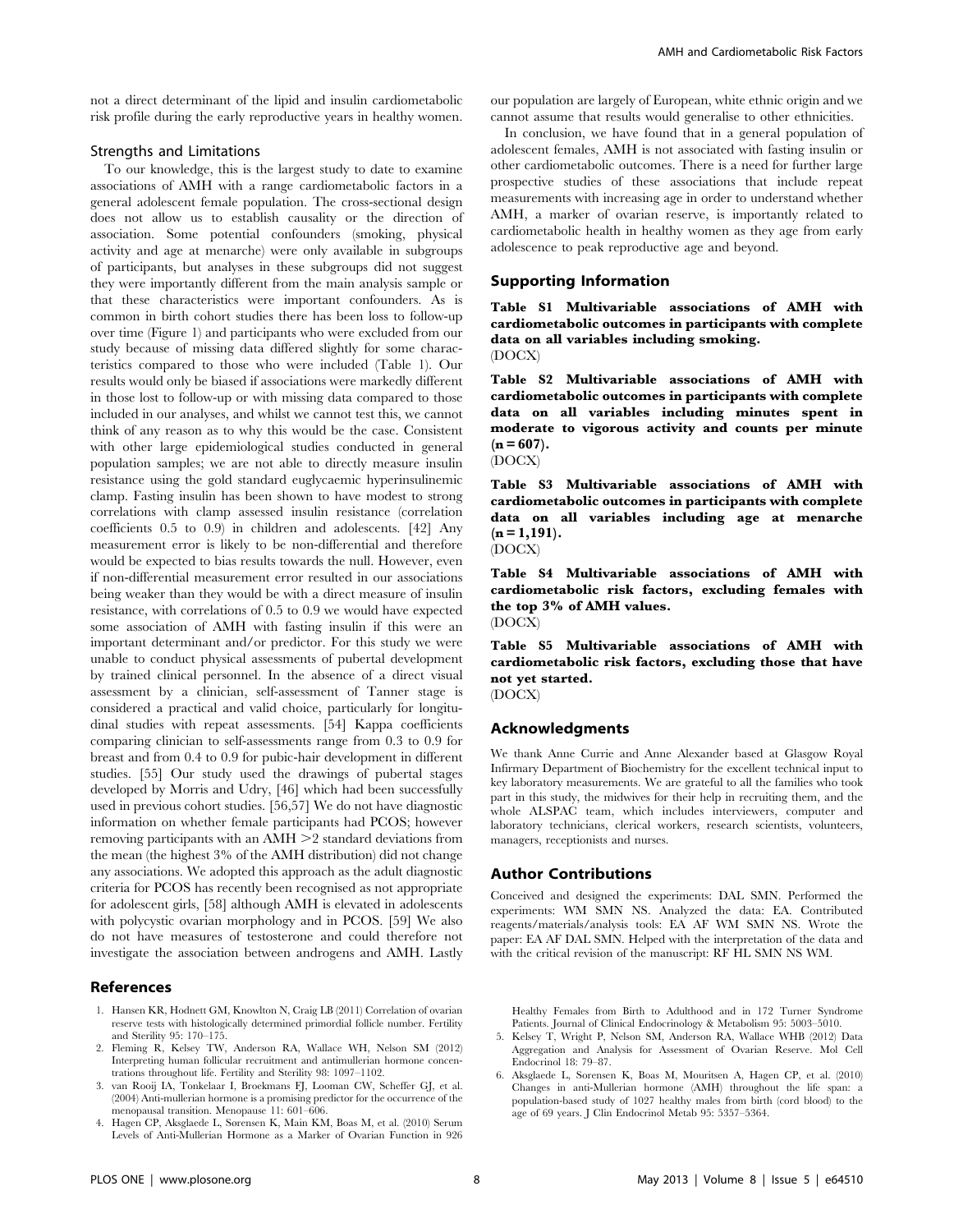- 7. Atsma F, Bartelink ML, Grobbee DE, van der Schouw YT (2006) Postmenopausal status and early menopause as independent risk factors for cardiovascular disease: a meta-analysis. Menopause 13:
- 8. van der Schouw YT, van der Graaf Y (1996) Age at menopause as a risk factor for cardiovascular mortality. Lancet 347: 714.
- 9. Hu FB, Goldstein F, Hennekens CH (1999) AGe at natural menopause and risk of cardiovascular disease. Arch Intern Med 159: 1061–1066.
- 10. Berenson GS, Srinivasan SR, Bao W, Newman WP, Tracy RE, et al. (1998) Association between Multiple Cardiovascular Risk Factors and Atherosclerosis in Children and Young Adults. New England Journal of Medicine 338: 1650– 1656.
- 11. Chu MC, Rath KM, Huie J, Taylor HS (2003) Elevated basal FSH in normal cycling women is associated with unfavourable lipid levels and increased cardiovascular risk. Human Reproduction 18: 1570–1573.
- 12. Bayrak A, Terbell H, Urwitz-Lane R, Mor E, Stanczyk FZ, et al. (2007) Acute effects of metformin therapy include improvement of insulin resistance and ovarian morphology. Fertil Steril 87: 870–875.
- 13. Buyuk E, Seifer DB, Illions E, Grazi RV, Lieman H (2011) Elevated body mass index is associated with lower serum anti-mullerian hormone levels in infertile women with diminished ovarian reserve but not with normal ovarian reserve. Fertil Steril 95: 2364–2368.
- 14. Chen MJ, Yang WS, Chen CL, Wu MY, Yang YS, et al. (2008) The relationship between anti-Mullerian hormone, androgen and insulin resistance on the number of antral follicles in women with polycystic ovary syndrome. Hum Reprod 23: 952–957.
- 15. Freeman EW, Gracia CR, Sammel MD, Lin H, Lim LC-L, et al. (2007) Association of anti-mullerian hormone levels with obesity in late reproductiveage women. Fertility and Sterility 87: 101–106.
- 16. La Marca A, Orvieto R, Giulini S, Jasonni VM, Volpe A, et al. (2004) Mullerian-inhibiting substance in women with polycystic ovary syndrome: relationship with hormonal and metabolic characteristics. Fertil Steril 82: 970– 972
- 17. La Marca A, Spada E, Grisendi V, Argento C, Papaleo E, et al. (2012) Normal serum anti-Mullerian hormone levels in the general female population and the relationship with reproductive history. European Journal of Obstetrics & Gynecology and Reproductive Biology 163: 180–184.
- 18. Piouka A, Farmakiotis D, Katsikis I, Macut D, Gerou S, et al. (2009) Anti-Mullerian hormone levels reflect severity of PCOS but are negatively influenced by obesity: relationship with increased luteinizing hormone levels. American Journal of Physiology - Endocrinology And Metabolism 296: E238–E243.
- 19. Sir-Petermann T, Codner E, Maliqueo M, Echiburu B, Hitschfeld C, et al. (2006) Increased anti-Mullerian hormone serum concentrations in prepubertal daughters of women with polycystic ovary syndrome. J Clin Endocrinol Metab 91: 3105–3109.
- 20. Skalba P, Cygal A, Pawel M, Dabkowska-Huc A, Sikora J, et al. (2011) Is the plasma anti-Mullerian hormone (AMH) level associated with body weight and metabolic, and hormonal disturbances in women with and without polycystic ovary syndrome? European Journal of Obstetrics & Gynecology and Reproductive Biology 158: 254–259.
- 21. Steiner AZ, Stanczyk FZ, Patel S, Edelman A (2010) Antimullerian hormone and obesity: insights in oral contraceptive users. Contraception 81: 245–248.
- 22. Thomson RL, Buckley JD, Moran LJ, Noakes M, Clifton PM, et al. (2009) The effect of weight loss on anti-Mullerian hormone levels in overweight and obese women with polycystic ovary syndrome and reproductive impairment. Human Reproduction 24: 1976–1981.
- 23. Woo HY, Kim KH, Rhee EJ, Park H, Lee MK (2012) Differences of the association of anti-Mullerian hormone with clinical or biochemical characteristics between women with and without polycystic ovary syndrome. Endocrine Journal 59: 781–790.
- 24. Appt SE, Chen H, Clarkson TB, Kaplan JR (2012) Premenopausal antimullerian hormone concentration is associated with subsequent atherosclerosis. Menopause [Epub ahead of print]:
- 25. Nardo LG, Yates AP, Roberts SA, Pemberton P, Laing I (2009) The relationships between AMH, androgens, insulin resistance and basal ovarian follicular status in non-obese subfertile women with and without polycystic ovary syndrome. Hum Reprod 24: 2917–2923.
- 26. Villarroel C, Merino PM, López P, Eyzaguirre FC, Van Velzen A, et al. (2011) Polycystic ovarian morphology in adolescents with regular menstrual cycles is associated with elevated anti-Mullerian hormone. Human Reproduction 26: 2861–2868.
- 27. Park HT, Cho GJ, Ahn KH, Shin JH, Kim YT, e al. (2010) Association of insulin resistance with anti-Mullerian hormone levels in women without polycystic ovary syndrome (PCOS). Clin Endocrinol (Oxf) 72: 26–31.
- 28. Nelson SM, Stewart F, Fleming R, Freeman DJ (2010) Longitudinal assessment of antimullerian hormone during pregnancy-relationship with maternal adiposity, insulin, and adiponectin. Fertil Steril 93: 1356–1358.
- 29. Freour T, Masson D, Mirallie S, Jean M, Bach K, et al. (2008) Active smoking compromises IVF outcome and affects ovarian reserve. Reprod Biomed Online 16: 96–102.
- 30. Kerkhof GF, Leunissen RWJ, Willemsen RH, de Jong FH, Visser JA, et al. (2010) Influence of preterm birth and small birth size on serum anti-Mullerian hormone levels in young adult women. European Journal of Endocrinology 163: 937–944.
- 31. Hehenkamp WJK, Volkers NA, Broekmans FJM, de Jong FH, Themmen APN, et al. (2007) Loss of ovarian reserve after uterine artery embolization: a randomized comparison with hysterectomy. Human Reproduction 22: 1996– 2005.
- 32. Hagen CP, Aksglaede L, Sorensen K, Mouritsen A, Andersson AM, et al. (2012) Individual serum levels of anti-Mullerian hormone in healthy girls persist through childhood and adolescence: a longitudinal cohort study. Human Reproduction 27: 861–866.
- 33. Kelsey TW, Wright P, Nelson SM, Anderson RA, Wallace WH (2011) A Validated Model of Serum Anti-Mullerian Hormone from Conception to Menopause. PLoS ONE 6: e22024.
- 34. Strong JP, Malcom GT, McMahan CA, Tracy RE, Newman WP III, et al. (1999) Prevalence and extent of atherosclerosis in adolescents and young adults: Implications for prevention from the pathobiological determinants of atherosclerosis in youth study. JAMA 281: 727–735.
- 35. McCarron P, Smith GD, Okasha M, McEwen J (2000) Blood pressure in young adulthood and mortality from cardiovascular disease. The Lancet 355: 1430– 1431.
- 36. Juonala M, Magnussen CG, Venn A, Dwyer T, Burns TL, et al. (2010) Influence of Age on Associations Between Childhood Risk Factors and Carotid Intima-Media Thickness in Adulthood: The Cardiovascular Risk in Young Finns Study, the Childhood Determinants of Adult Health Study, the Bogalusa Heart Study, and the Muscatine Study for the International Childhood Cardiovascular Cohort (i3C) Consortium. Circulation 122: 2514–2520.
- 37. Raitakari OT JM (2003) Cardiovascular risk factors in childhood and carotid artery intima-media thickness in adulthood: The cardiovascular risk in young finns study. JAMA 290: 2277–2283.
- 38. Boyd A, Golding J, Macleod J, Lawlor DA, Fraser A, et al. (2012) Cohort Profile: The 'Children of the 90s' - the index offspring of the Avon Longitudinal Study of Parents and Children. International Journal of Epidemiology.
- 39. Fraser A, Macdonald-Wallis C, Tilling K, Boyd A, Golding J, et al. (2012) Cohort Profile: The Avon Longitudinal Study of Parents and Children: ALSPAC mothers cohort. International Journal of Epidemiology.
- 40. Wallace AM, Faye SA, Fleming R, Nelson SM (2011) A multicentre evaluation of the new Beckman Coulter anti-Mullerian hormone immunoassay (AMH Gen II). Annals of Clinical Biochemistry 48: 370–373.
- 41. Friedewald WT, Levy RI, Fredrickson DS (1972) Estimation of the Concentration of Low-Density Lipoprotein Cholesterol in Plasma, Without Use of the Preparative Ultracentrifuge. Clin Chem 18: 499–502.
- 42. Gungor N, Saad R, Janosky J, Arslanian S (2004) Validation of surrogate estimates of insulin sensitivity and insulin secretion in children and adolescents. J Pediatr 144: 47–55.
- 43. Schwartz B, Jacobs DR Jr, Moran A, Steinberger J, Hong CP, et al. (2008) Measurement of insulin sensitivity in children: comparison between the euglycemic-hyperinsulinemic clamp and surrogate measures. Diabetes Care 31: 783–788.
- 44. Levy-Marchal C, Arslanian S, Cutfield W, Sinaiko A, Druet C, et al. (2010) Insulin resistance in children: consensus, perspective, and future directions. J Clin Endocrinol Metab 95: 5189–5198.
- 45. Marshall WA, Tanner JM (1969) Variations in pattern of pubertal changes in girls. Arch Dis Child 44: 291–303.
- 46. Morris N, Udry JR (1980) Validation of a self-administered instrument to assess stage of adolescent development. J Youth Adolescence 9: 271–280.
- 47. Mattocks C, Ness A, Leary S, Tilling K, Blair SN, et al. (2008) Use of accelerometers in a large field-based study of children: protocols, design issues, and effects on precision. J Phys Act Health 5 Suppl 1: S98–111.
- 48. Riddoch CJ, Mattocks C, Deere K, Saunders J, Kirkby J, et al. (2007) Objective measurement of levels and patterns of physical activity. Archives of Disease in Childhood 92: 963–969.
- 49. Codner E, Iniguez G, Hernandez IM, Lopez P, Rhumie HK, et al. (2011) Elevated anti-Mullerian hormone (AMH) and inhibin B levels in prepubertal girls with type 1 diabetes mellitus. Clin Endocrinol (Oxf) 74: 73–78.
- 50. Palomba S, Falbo A, Zullo F, Orio F (2009) Evidence-Based and Potential Benefits of Metformin in the Polycystic Ovary Syndrome: A Comprehensive Review. Endocrine Reviews 30: 1–50.
- 51. Lin YH, Chiu WC, Wu CH, Tzeng CR, Hsu CS, et al. (2011) Antimullerian hormone and polycystic ovary syndrome. Fertil Steril 96: 230–235.
- 52. Johnstone EB, Rosen MP, Neril R, Trevithick D, Sternfeld B, et al. (2010) The polycystic ovary post-rotterdam: a common, age-dependent finding in ovulatory women without metabolic significance. J Clin Endocrinol Metab 95: 4965–4972.
- 53. Lawlor DA, Benfield L, Logue J, Tilling K, Howe LD, et al. (2010) Association between general and central adiposity in childhood, and change in these, with cardiovascular risk factors in adolescence: prospective cohort study. BMJ 341:
- 54. Rockett JC, Lynch CD, Buck GM (2004) Biomarkers for assessing reproductive development and health: Part 1–Pubertal development. Environ Health Perspect 112: 105–112.
- 55. Hergenroeder AC, Hill RB, Wong WW, Sangi-Haghpeykar H, Taylor W (1999) Validity of self-assessment of pubertal maturation in African American and European American adolescents. J Adolesc Health 24: 201–205.
- 56. Blanck HM, Marcus M, Tolbert PE, Rubin C, Henderson AK, et al. (2000) Age at menarche and tanner stage in girls exposed in utero and postnatally to polybrominated biphenyl. Epidemiology 11: 641–647.